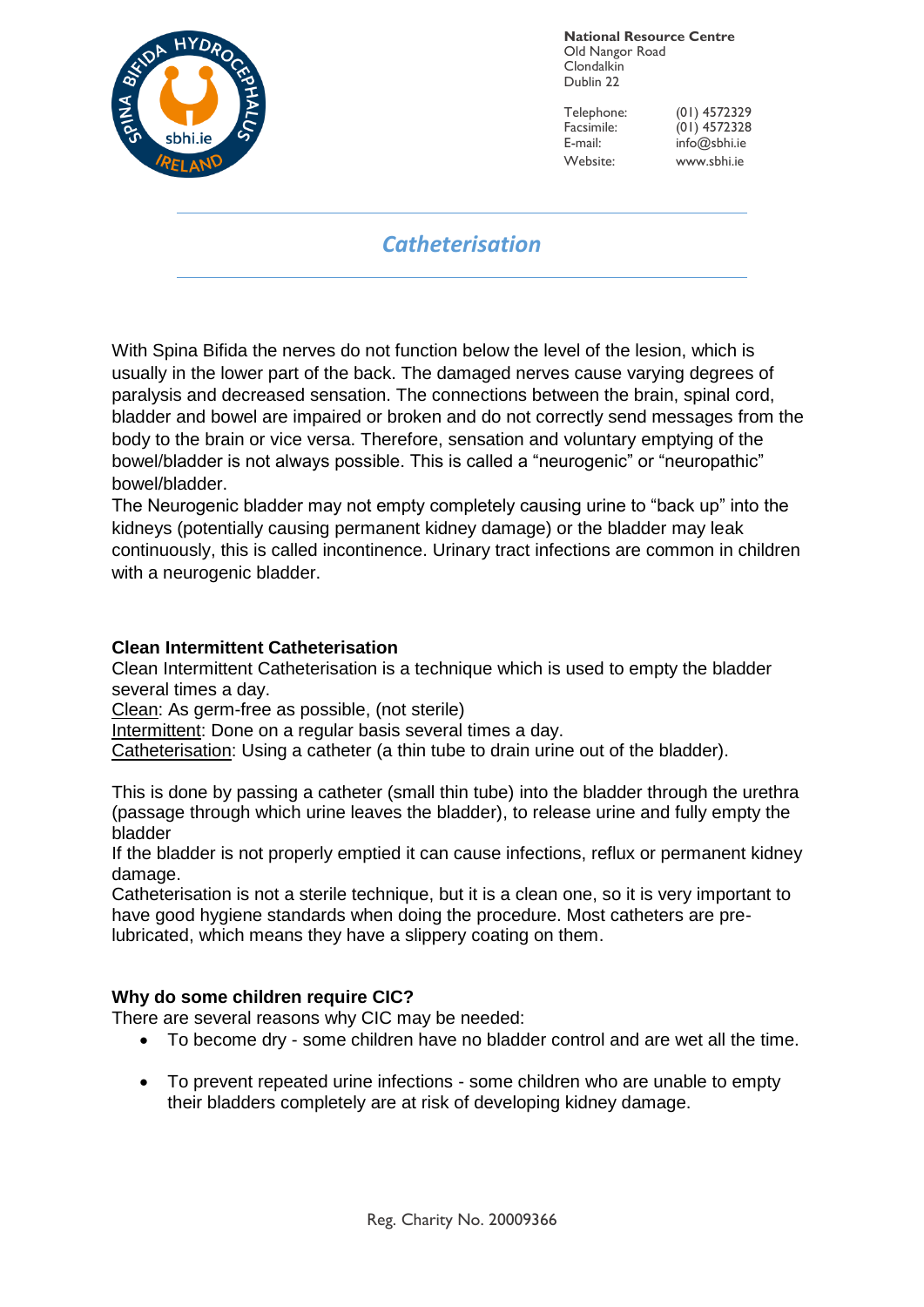

Telephone: (01) 4572329<br>Facsimile: (01) 4572328  $(01)$  4572328 E-mail: info@sbhi.ie Website: www.sbhi.ie

### **Who can carry out CIC at school?**

In most schools catheterisation is usually done by special needs assistants (SNA). The SNA is responsible for this primary care need (see circular 0030/2014). Only one person is required to be in the room with the individual requiring assistance with catheterisation. No specific qualification is required but the parents and child should feel comfortable, and give written consent for the procedure to be carried out. Training will be provided by the child's parent(s) who can give clear instructions as to the specific care needs of their child. It is important to ensure that the pupil's dignity is respected at all times during activities where assistance is required. It is also pertinent that there are two/three additional staff members trained to perform this duty in the event of sick leave / annual leave. Adequate time / breaks need to be allocated to perform this duty during the school day at the specified time(s).

# **Training programme - When should training take place?**

Training should take place as soon as possible. However, if the child is new to your school in September or if a new SNA needs to be trained to start catheterising in September, we would suggest training by the parents is carried out in September and not in July so that the child and the new SNA are not left unsupported after the summer holiday. If medical training is necessitated, please contact your local Public Health Nurse or your local Continence Nurse for **theoretical** training. Written information on specific products (B Braun/Coloplast/Hollister) may be available, please contact the SBHI FSW team for more information.

# **Parent/guardian responsibility**

The parent/guardian will demonstrate the catheterisation process for the SNA before their training takes place, to help them gain an understanding of the procedure. It also helps with consistency of the procedure between home and school.

After the training, the parent/guardian will support the SNA until they feel confident and competent to undertake the procedure on their own.

The parent/guardian will provide supplies in good time.

The parent/guardian will be the first point of contact for school.

Should something unforeseeable happen and the school is unable to provide an SNA to catheterise the child (e.g. due to short notice illness), parents/guardians may be asked to step in and catheterise the child (this is in the case of emergency where there are no SNAs available in the school to catheterise).

### **Equipment required for Catheterisation**

- Disposable catheter
- Disposable gloves
- Container / Measuring Jug to collect urine
- Disposable wipes
- Continence wear (if required)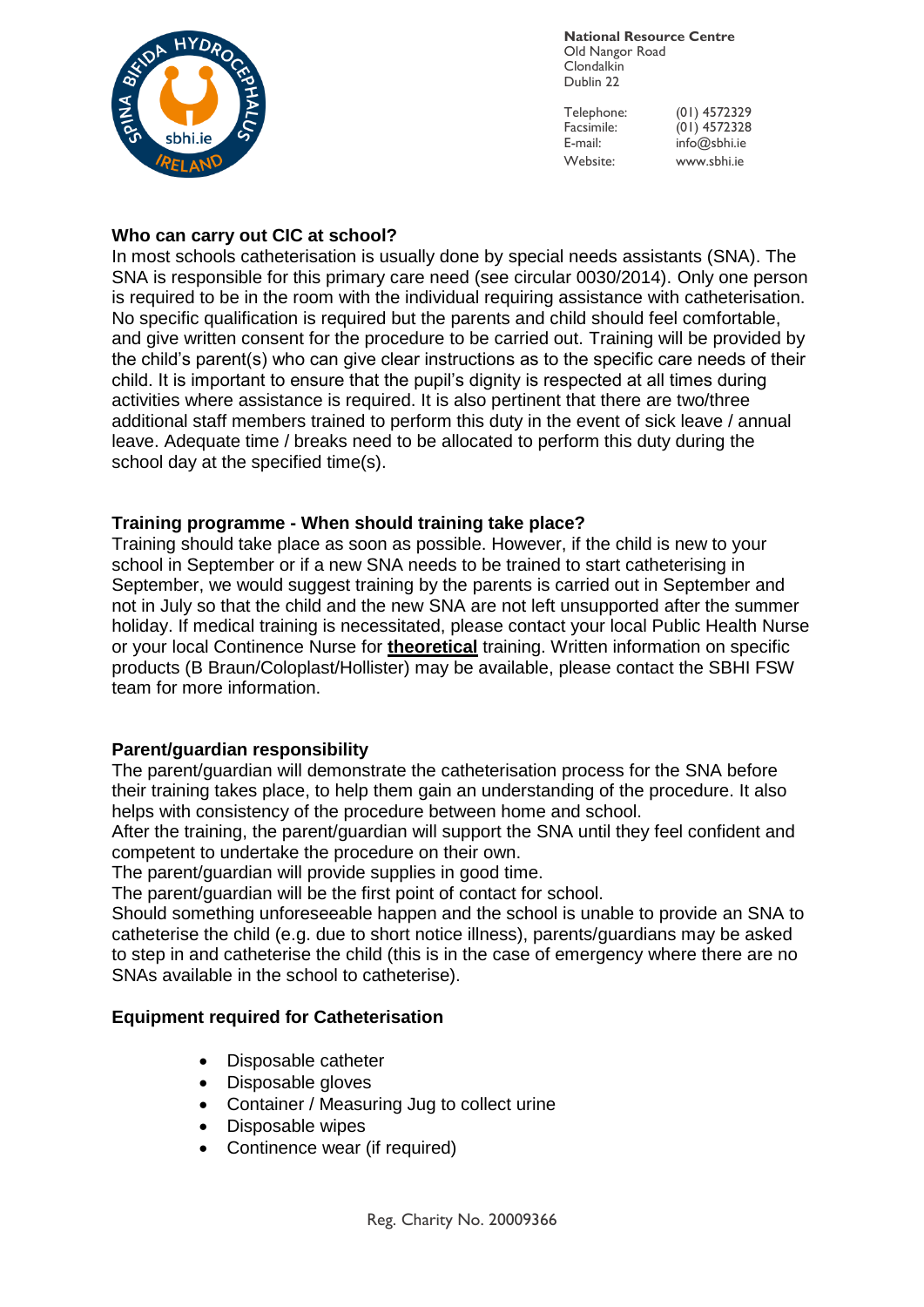

Telephone: (01) 4572329<br>Facsimile: (01) 4572328  $(01)$  4572328 E-mail: info@sbhi.ie Website: www.sbhi.ie

Clean intermittent catheterisation is a clean technique, so most importantly you need to wash your hands. Once you have washed your hands try not to touch anything other than the items you need to prepare for catheterisation. Note - if the catheter falls on the floor use another one.

### **Steps to follow when performing catheterisation**

- 1. Obtain consent to perform the task from the pupil and then take them to the designated private area in the school where the procedure can take place. Position the pupil either on a bed / bench or in front of the toilet.
- 2. Explain what you are doing as necessary. Please try to keep to the technique you are taught.
- 3. Wash your hands with liquid soap and dry thoroughly as per hand washing policy and apply single use latex free gloves (Children with spina bifida are more prone to latex allergies).
- 4. Prepare the pupil for the procedure.
- 5. Follow the guidelines that were given by the parents as these are specific to the pupil's needs. Ensure that the genital area is cleaned before catheterising to avoid infection. You will be shown the correct way to do this.
- 6. Prepare the catheter using the manufacturer's instructions (you will be shown how to do this). Try not to touch the tip of the catheter. Identify the urethra and insert the tip and part of the catheter into the urethral opening. When urine begins to flow advance the catheter another inch(2,5cms) and hold securely until the flow of urine ceases to drip/flow, to ensure that the bladder is empty.
- 7. Slowly begin to remove the catheter and stop if more urine begins to drain. Continue to do this until the catheter is completely out.
- 8. Dry the genitalia on completion of catheterisation.
- 9. Dispose of urine into toilet if needed at this point.
- 10. Dispose of catheter, gloves and wipes into appropriate waste bag and seal.
- 11. Wash hands using liquid soap and dry thoroughly as per hand washing policy.

Document anything unusual or urinary output (excessive or reduced amount than normal) if required to do so. Check the colour, smell and clarity of the urine as these may indicate an infection or other problem. If the urine is dark, cloudy or foul smelling contact the child's parent/carer. Encourage the child to drink more water /fluids

Most catheters are single use only and should be disposed of in accordance with school policy. It may be worth noting that at home this equipment is usually disposed of in normal household waste.

Encourage the child and parents to avoid constipation because, if the bowel is empty, it makes it easier to drain the bladder properly.